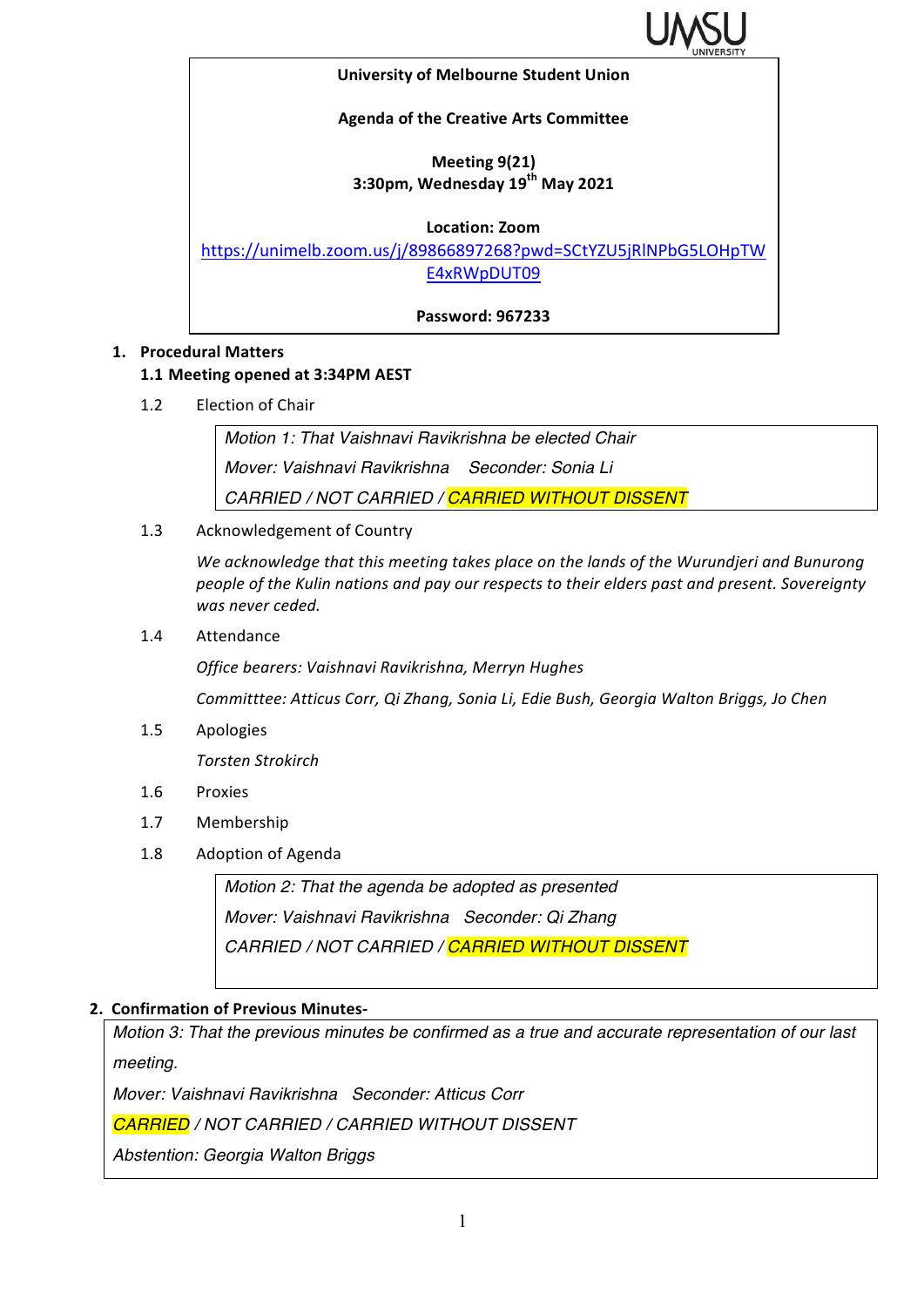- **3.** Matters Arising from the Minutes
- **4. Correspondence**

## **5. Creative Arts Office Report**

- Mudfest
	- $\circ$  We had our second prod team meeting on Friday 14<sup>th</sup> May which involved a tour of the Southbank campus
	- o The 'Welcome to Mudfest' Party is happening and the event registration link is LIVE!
	- $\circ$  Merryn invited the committee to come to the party on Friday 28<sup>th</sup> May 6:30pm
- The department ran a few workshops which Merryn and Vaishnavi forgot to mention in the last committee meeting:
	- o Telling your stories with Glenn Shea in collaboration with Union House Theatre
	- $\circ$  Arts Grant Writing Workshop in collaboration with Arts Programs
- Student Artist Spotlight
	- o It's the last week of the Student Artist Spotlight
	- $\circ$  Vaishnavi encouraged the committee to submit some of their art.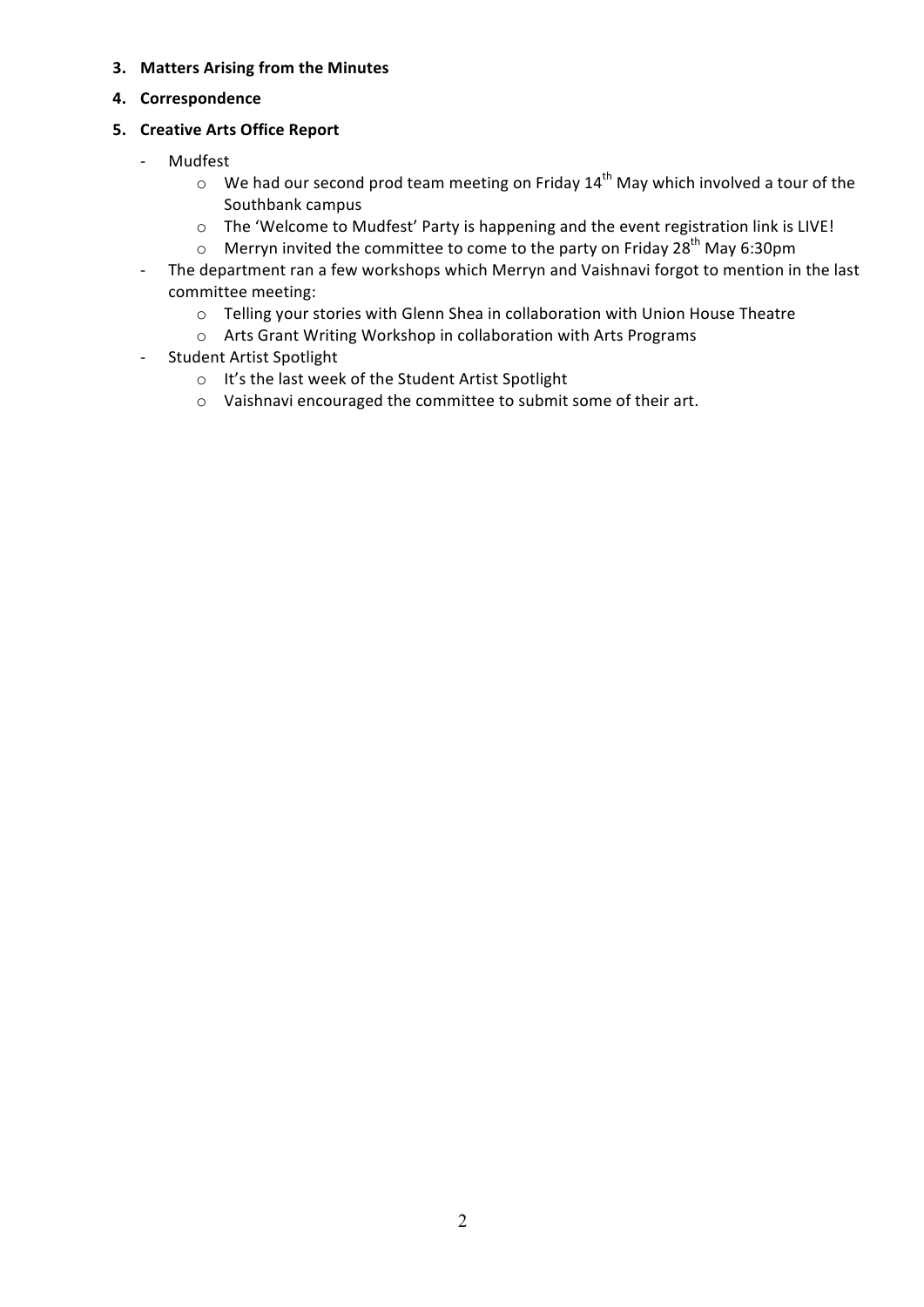Motion 6.1: To approve the spending of \$2,000 for the payment of Mudfest Contract staff (Mudfest Front of House Manager and Mudfest Volunteer Coordinator) from the 'Salaries/Fees' Budget Line from the 2021 Mudfest Budget. *Mover: Vaishnavi Ravikrishna Seconder: Jo Chen*

# CARRIED / NOT CARRIED / CARRIED WITHOUT DISSENT

Motion 6.2: To approve the spending of \$1,900 to cover superannuation guarantee costs for Mudfest Contract staff (Production Manager, Southbank Manager, Creative Producers x4, Access Manager, Marketing & Publicity Manager, Front of House Manager, Volunteer Coordinator) from the 'Contingency' Budget Line from the 2021 Mudfest Budget.

*Mover: Vaishnavi Ravikrishna Seconder: Qi Zhang*

# CARRIED / NOT CARRIED / CARRIED WITHOUT DISSENT

Motion 6.3: To approve the spending of \$350 from the budget line 'Special Projects' to cover remaining catering costs for the 'Welcome to Mudfest' party for Mudfest artists and production team members.

*Mover: Vaishnavi Ravikrishna Seconder: Sonia Li*

CARRIED / NOT CARRIED / CARRIED WITHOUT DISSENT

## **7.** Motions not on Notice

Motion 7.1: To approve the spending of \$30.00 to cover the cost of purchasing a Rexel Recycled Card Holder with Pin and Clip 50 pack (Officeworks) from the 'Administration' budget line from the 2021 Mudfest Budget.

*Mover: Merryn Hughes Seconder: Edie Bush* CARRIED / NOT CARRIED / CARRIED WITHOUT DISSENT

## **8. Other Business**